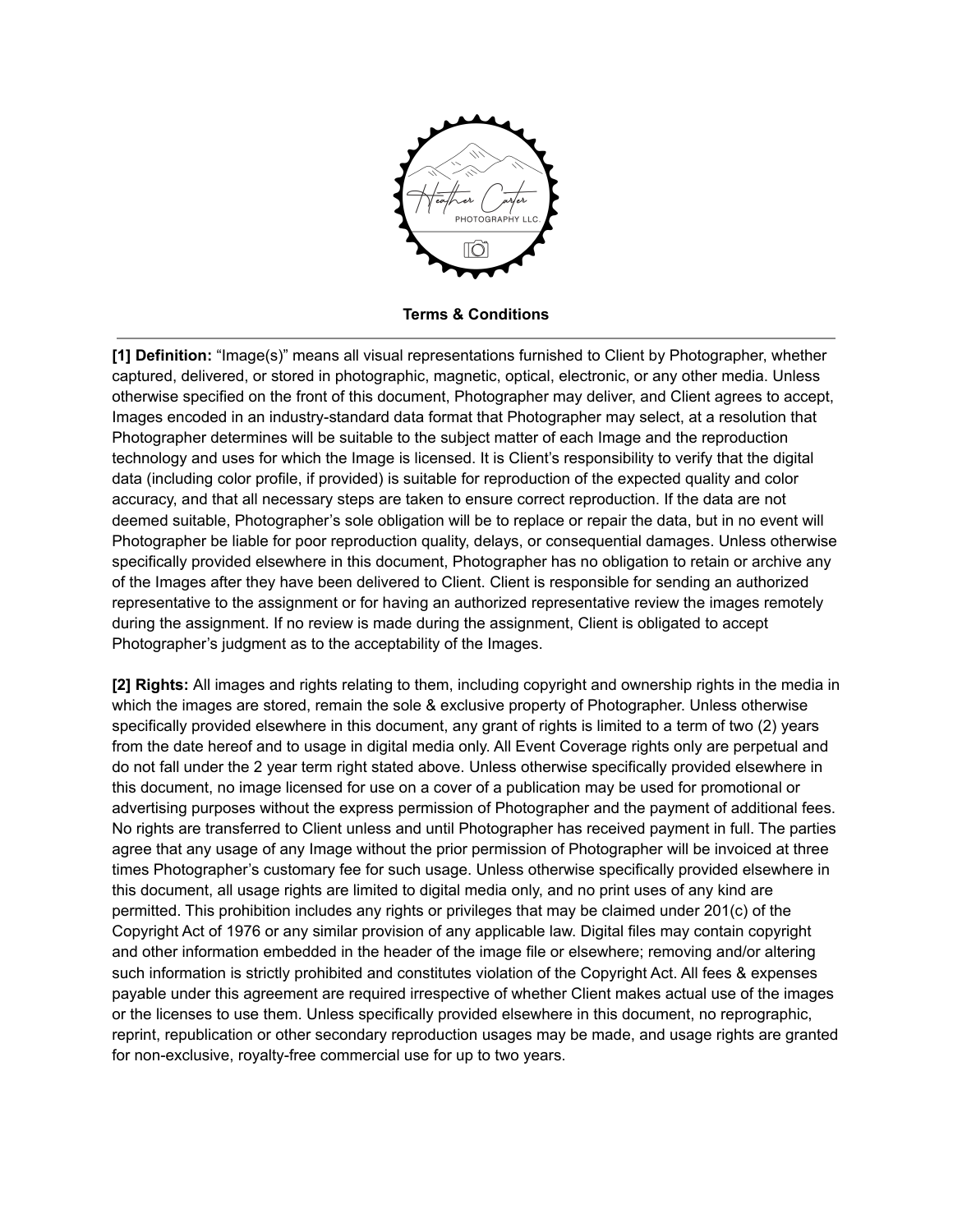**[3] Photo Credit:** All published uses of Images will be accompanied by written credit to Photographer or copyright notice as specified in this section. Place credit to Photographer anywhere in publication, most preferably below the Image (s). If a credit is required but not actually provided by Client, Client agrees that the amount of the invoiced fee will be subject to a three-times multiple as reasonable compensation to Photographer for the lost value of the credit line.

**[4] Indemnification:** Client will indemnify and defend Photographer against all claims, liability, damages, costs, and expenses, including reasonable legal fees and expenses, arising out of the creation or any use of any images or arising out of use of or relating to any materials furnished by Client. Unless delivered to Client by Photographer, no model or property release exists, and it is Client's responsibility to obtain the necessary permissions for usages that require any model or property releases delivered by Photographer are suitable for Client's purposes. Photographers liability for all claims shall not exceed in any event the total amount paid under this invoice.

**[5] Assumption of Risk**: Client assumes full risk of loss or damage to or arising from materials furnished by Client and warrants that said materials are adequately insured against such loss, damage, or liability.

**[6] Transfer and Assignment:** Client may not assign or transfer this agreement or any rights granted under it. This agreement binds Client and insures to the benefit of the Photographer, as well as their respective principals, employees, agents, and affiliates, heirs, legal representatives, successors, and assigns. Client and it's principals, employees, agents, and affiliates, are jointly and severally liable for the performance of all payments and other obligations hereunder. No amendment or waiver of any terms is binding unless set forth in writing and signed by the parties. However, the invoice may reflect, and Client is bound by, Client's oral authorizations for additional images, fees, and expenses that could not be confirmed in writing because of insufficient time or other practical considerations. This agreement incorporates by reference the Copyright Act of 1976, as amended. It also incorporates by reference those provisions of article 2 of the Uniform Commercial Code that do not conflict with any specific provisions of this agreement; to the extent that any provision of this agreement may be in direct, indirect, or partial conflict with any provision of the Uniform Commercial Code, the terms of this agreement shall prevail. To the maximum extent permitted by law, the parties intend that this agreement shall not be governed by or subject to the UCITA of any state. Photographer is an independent contractor and not an employee. If Photographer is deemed under any law to be an employee of Client, and if the Images are therefore considered works made for hire under the U.S. Copyright Act, Client hereby transfers the Copyright to all such Images to Photographer. Client agrees to execute any documents reasonably requested by Photographer to accomplish, expedite, or implement such transfer.

**[7] Disputes:** Except as provided Below, any dispute regarding this agreement shall, at Photographer's sole discretion, either: (1) be arbitrated in Bellingham, WA, under rules of the American Arbitration Association and the laws of Washington; provided, however, that irrespective of any specific provision in the rules of the American Arbitration Association, the parties are not required to use the services of arbitrators participating in the American Arbitration Association or to pay the arbitrators in accordance with the fee schedules specified in those rules. Judgment on the arbitration award may be entered in any court having jurisdiction. Any dispute involving \$10,000 or less may be submitted without arbitration to any court having jurisdiction thereof. Or, (2) be adjudicated in Bellingham, Washington, under the laws of the United States and/or of Washington. (3) In the event of a dispute, Client shall pay all court costs, Photographer's reasonable legal fees, and expenses, and legal interest on any award or judgment in favor of Photographer.